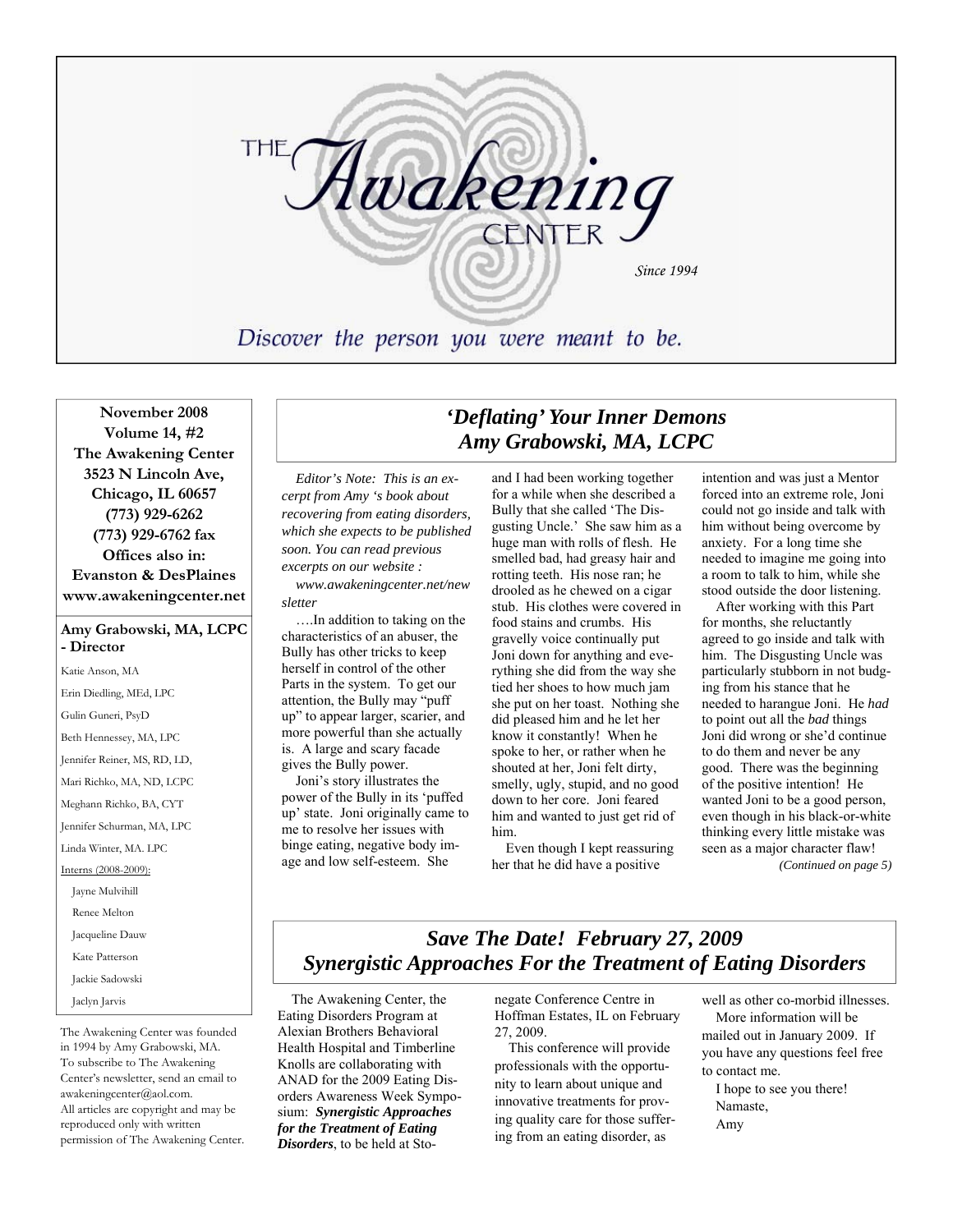# *PTSD & Yoga Therapy Meghann Richko, BA, CYT, IAYT*

*We would like to introduce the newest Member of The Awakening Center team, Meghann Richko. Meghann will be leading the Yoga Therapy Group on Wednesday evenings.* 

Individuals suffering from PTSD can find real relief through yoga therapy. The experience of 'being grounded' is incredibly important for a person with PTSD, and can be obtained through a solid yoga practice. Also, yoga practitioners are well aware that yoga provides the chance to feel present, gain body awareness, and a sense of control. A person with PTSD should experience all of these feelings in order to truly cope with their trauma and gain stability. When stability is achieved on the yoga mat, it can be translated into real life. If a person who is in fear can gain serenity by feeling their feet on the ground, and have the ability to live in the present moment instead of the painful past, then benefits can begin to arise. Through a yoga practice, one can relieve painful episodes, tune into their body, let the negative feelings go, and feel a sense of safety through the entire experience.

In a study published last year in the Annals of the New York Academy of Sciences, a PTSD expert discovered that "a group of female patients who completed eight hatha yoga classes displayed significantly more improvement in symptoms – including the frequency of intrusive thoughts and the severity of jangled nerves – than a similar group who had eight sessions of traditional group therapy. Yoga also improved heart rate variability, a key indicator of a person's ability to calm themselves." Why is yoga proving to be such a success? The memory of trauma is imprinted on the human organism, so when therapists treat psychological issues, they need to work with the body as well. Through a yoga practice, one can learn how to develop friendly relationships with their body. Yoga helps people deal with their internal sensations. It creates a safe atmosphere for a person to get in touch with their body. The relaxation and breathing helps people calm themselves when they experience a flashback or panic attack. To be able to relax and surrender to the poses dissipates the anger.

Anxiety worsens with lack of movement, which causes muscles tensions to build. Even a short asana practice daily helps regulate breath-

# *In Memory Jerry Lind, PhD September 28, 1943 - July 12, 2008*

Our dear friend and colleague Dr Jerry Lind lost his courageous battle against cancer on July 12, 2008. At The Awakening Center he contributed his deep wisdom, gentle spirit, generous nature and capricious humor. All of us at The Awakening Center will greatly miss him. He will continue to be with us in spirit.



ing and relaxes the body, releasing tensions and bringing the mind from restlessness to stillness. Yoga encourages the development of sensations in the body, awareness of tension, relaxation, location, and breath. Exploration is done from moment to moment. Transformation occurs. Confidence and capability are restored, and control and awareness of choice come back. Experiencing the body in measured steps provides the person with the ability to recognize the way this trauma has impacted life.

A yoga therapy approach aids the person in understanding the stress response, movement with awareness, empowerment, breath, establishing connection, and how to develop their own practice off of their mat. Pranayama is always very important for accessing the emotional body. Asanas are key because the body holds on to the emotions and trauma, and through physical work that can be dealt with. Relaxation teaches the person to evoke the parasympathetic response. Sympathetic nervous system is overstimulated during the initial trauma and becomes quickly conditioned to respond in the same manner to stimuli associated with original trauma.

In conclusion, Yoga assists in restoring balance to all the energetic systems through the various approaches discussed above. These approaches stimulate the parasympathetic nervous system and help to decrease input from the sympathetic nervous system. Specific asana and pranayama can increase flow of energy, remove blockages, and imbalances in the pranic system. The person can then build self esteem and focus on the present.

The primary use of yoga for mental health issues is to supplement whatever course of treatment the person and/or their doctor has chosen.

#### **Meghann Richko BA, CYT, IAYT**



is a certified yoga therapist and yoga teacher in the Chicago area. She brings her talents from Boulder, Colorado where she studied with Richard Free-

man, and Sarasvati Buhrman of The Rocky Mountain Institute of Yoga and Aryuveda. She also has a B.A. in Psychology from the University of Colorado at Boulder.

Meghann will be leading a Yoga Therapy Group on Wednesday evenings. For more information please call Meghann at (773) 929-6262 x 17.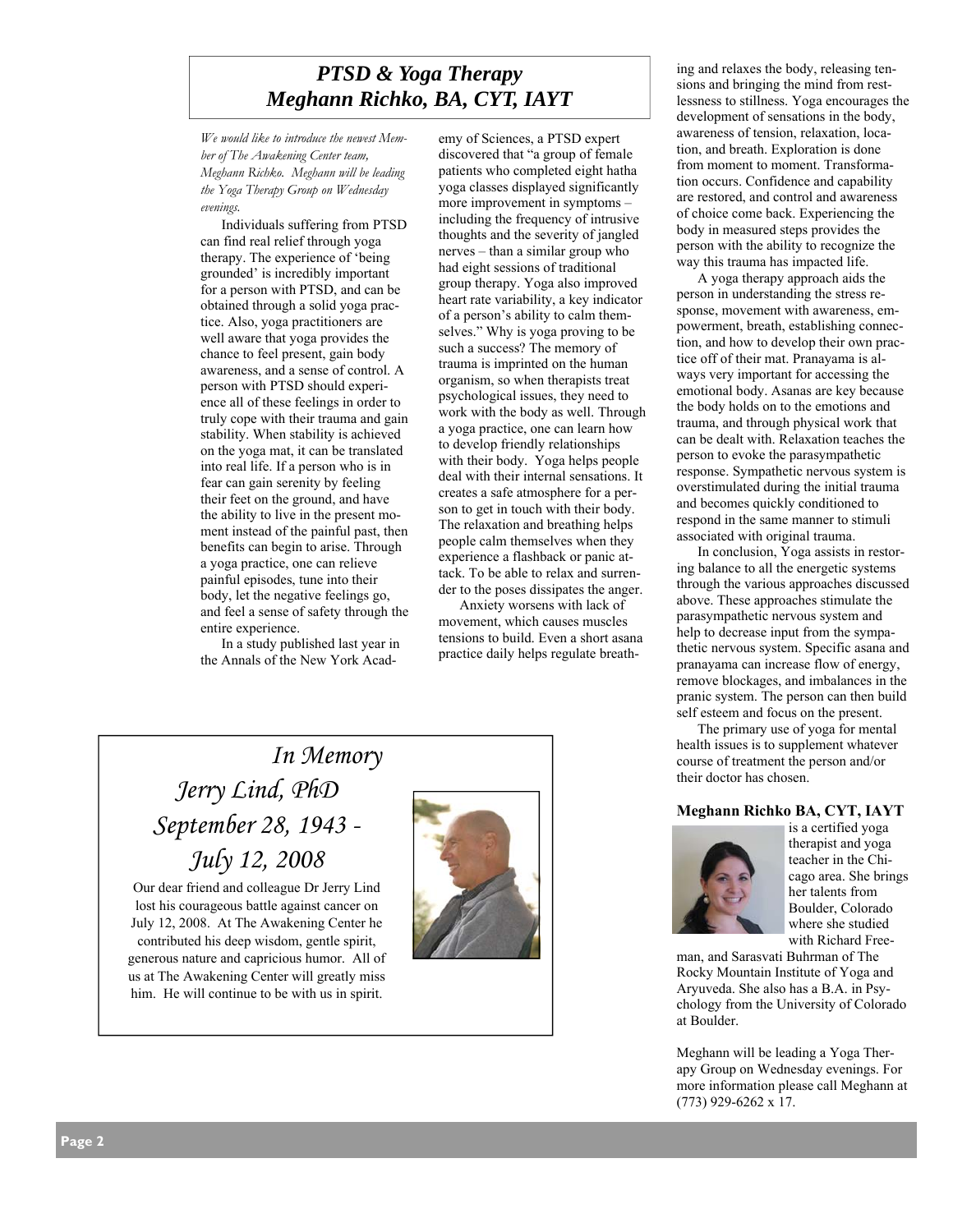# **All Services are offered at 3523 N Lincoln, Chicago Some Services also in Evanston & DesPlaines**

## **CURRENT GROUPS:**  •**ANAD DROP-IN EATING DISORDERS SUPPORT GROUPS**

Tuesdays—7:00-8:30pm Jenn Schurman (ext 20) Saturdays—9:30-11:00AM Erin Diedling (ext 19)

Open to women, men and teens with Anorexia, Bulimia, Compulsive Overeating, who want a safe place to discuss struggles and successes with others in recovery. No preregistration, join any week by just "showing up". Free/Suggested Donation \$4

### •**FAMILY & FRIENDS SUPPORT GROUP**

Tuesdays—7:00-8:30PM Jenn Schurman (ext 20) Open to family and friends who want to learn about eating disorders and how to support the person in their recovery while also

helping themselves cope with their own personal reaction to the person's illness. No pre-registration, join any week by just "showing up". Suggested Donation \$4/Meeting.

### •**EATING DISORDERS THERAPY GROUP**

Thursdays 7:15—9pm Amy Grabowski (ext 11) Led by a therapist with personal recovery experience. Explore feelings, thoughts and behaviors which contribute to binge eating and/or purging and learn key ways to recover your Self and change your Core Beliefs. Intake interview/commitment to group required.

### •**"RECOVERY JOURNALS"**

Thursdays 6:00-7:30pm Renee Melton (ext 13)

Keep your recovery on track daily using visual ways to express and explore issues around self-esteem, anxiety, depression, relationships, eating disorders/disordered eating or body image issues. Low fee/sliding fee available. Intake interview /commitment to group required.

#### •**SEXUAL ABUSE SURVIVORS**

Call Erin Diedling (ext 19) for more info

### •**DIALECTICAL BEHAVIOR THERAPY (DBT) GROUP**

Monday 6:30-8:00pm Gulin Guneri (ext 18) Practical strategies to manage emotions. Members may join at the start of a new unit Intake interview and commitment to group required.

**Mindfulness:** (the "core" DBT skill) cultivates awareness of thoughts, emotions, and presentmoment experiences.

**Distress Tolerance:** learn to tolerate distressing emotions when you can't eliminate or change them. **Emotion Regulation:** understand emotions and ways to eliminate, de-escalate or change them. **Interpersonal Effectiveness:** how to get your needs met without damaging relationships or feeling overwhelmed.

#### •**DBT GROUP FOR TEENS & YOUNG ADULTS**

Tuesdays 6:00-7:30pm (In DesPlaines) Linda Winter (ext 22)

Fridays 5:00-6:30pm (In Chicago)

Mari Richko (ext 15)

DBT group for teens & young adults. Help for teens to take charge of their emotions, their choices, and their lives. Give them the tools to be in charge.

Three Units: Distress Tolerance, Emotion Regulation, Interpersonal Effectiveness. The core skill "Mindfulness" is incorporated into each Unit. Intake interview/commitment to group required.

#### • **PEER SUPERVISION GROUP FOR THERAPISTS**

Every Other Monday: 11am—12 Erin Diedling (x 19)

For professionals who are looking for more support with their client caseload, to create community and break isolation.

#### •**YOGA THERAPY GROUP**

Wednesdays: 6:30—7:30pm Meghann Richko, (ext 17)

(See Article Page 2) Yoga has been shown to help people connect to their bodies, decrease anxiety, increase body satisfaction, and lessen disordered eating. Small size group allows for individual attention. Intake interview/ commitment to group required. Call ext 17 for more information.

## **INDIVIDUAL SERVICES:**

#### • **INDIVIDUAL PSYCHOTHERAPY**

We use a uniquely effective combination of Psychodynamic and Internal Family Systems Therapies, cognitive/behavioral interventions, wholistic and body-centered techniques for eating disorders, panic and anxiety disorders, depression and self-esteem issues, couple's communication, parenting, women's issues. Call ext 14 for info

#### • ·**LOW FEE THERAPY**

Low Fee psychotherapy, with therapists-in-training, for those who do not have insurance coverage for mental health services. There may be a waiting list for these services. (We are unable to accept Medicare / Medicaid). Call ext 14 for info.

#### • **BODY-CENTERED PSYCHOTHERAPY**

Drawing from a wide range of psychotherapeutic techniques including Hakomi, Body-Centered psychotherapy explores issues from a place of mindfulness. Explores how the body and mind compliment and impact upon each other. Call ext15 for info.

#### • **ZEN SHIATSU**

Pressure and contact applied while recipient is seated or lying, fully clothed to improve energy flow. Call ext 15 for info.

#### • **BODY/MIND ACUPRESSURE**

Acupressure helps to release physical and emotional tension. Clients may talk with practitioner and share memories, images and feelings that surface during the treatment or may fall into a deep relaxing sleep. Call ext 15 for info.

#### • **FAMILY & COUPLE'S THERAPY**

Psychotherapy for families and couples with psychotherapist specially trained in Marriage and Family Therapy. Call ext 20 for info.

#### • **NUTRITION COUNSELING**

Using a gentle, wholistic approach, licensed dietitians can help bring into harmony the natural processes of eating, tuning into your body and learning to eat naturally, for eating disorders and disordered eating, diabetes, cholesterol, allergies, vegetarianism, pregnancy. Call ext 16 for info.

#### • **DIALECTICAL BEHAVIOR THERAPY (DBT)**

Learn to identify, experience and regulate emotions, to interact more effectively with yourself and others. Stay motivated, understand how and why problem behaviors occur and identify alternative, more skillful ways of coping. Call ext 18.

#### • **ART THERAPY**

For those who want alternate ways to express themselves and their emotions visually. Call ext 21

#### • **YOGA / MEDITATION**

For those who want personal attention and instruction in Yoga and Meditation. Call ext 17

#### • **PROFESSIONAL SUPERVISION/ INTERNSHIPS**

For Professionals working towards licensure or Masters & Doctoral Level Students who want experience working in an intensive Eating Disorder Treatment Program. Supervision with licensed therapists, with years of supervision experience, prior teaching experience, and trained in supervision. Call x 11

#### • **PROFESSIONAL TRAINING / CASE CONSULTATION**

For professionals who would like to learn about treatment of Eating Disorders, Trauma, Sexual Abuse Survivors, OCD, Anxiety/Panic Disorders. Call x 11

#### • **LECTURES/SPEAKING ENGAGEMENTS**

Licensed professionals with specialized training can speak about the treatment of Eating Disorders, Body Image, Trauma, Sexual Abuse Survivors, OCD, Anxiety/Panic Disorders, Relationships, Parenting, Women's Issues. Call x 11.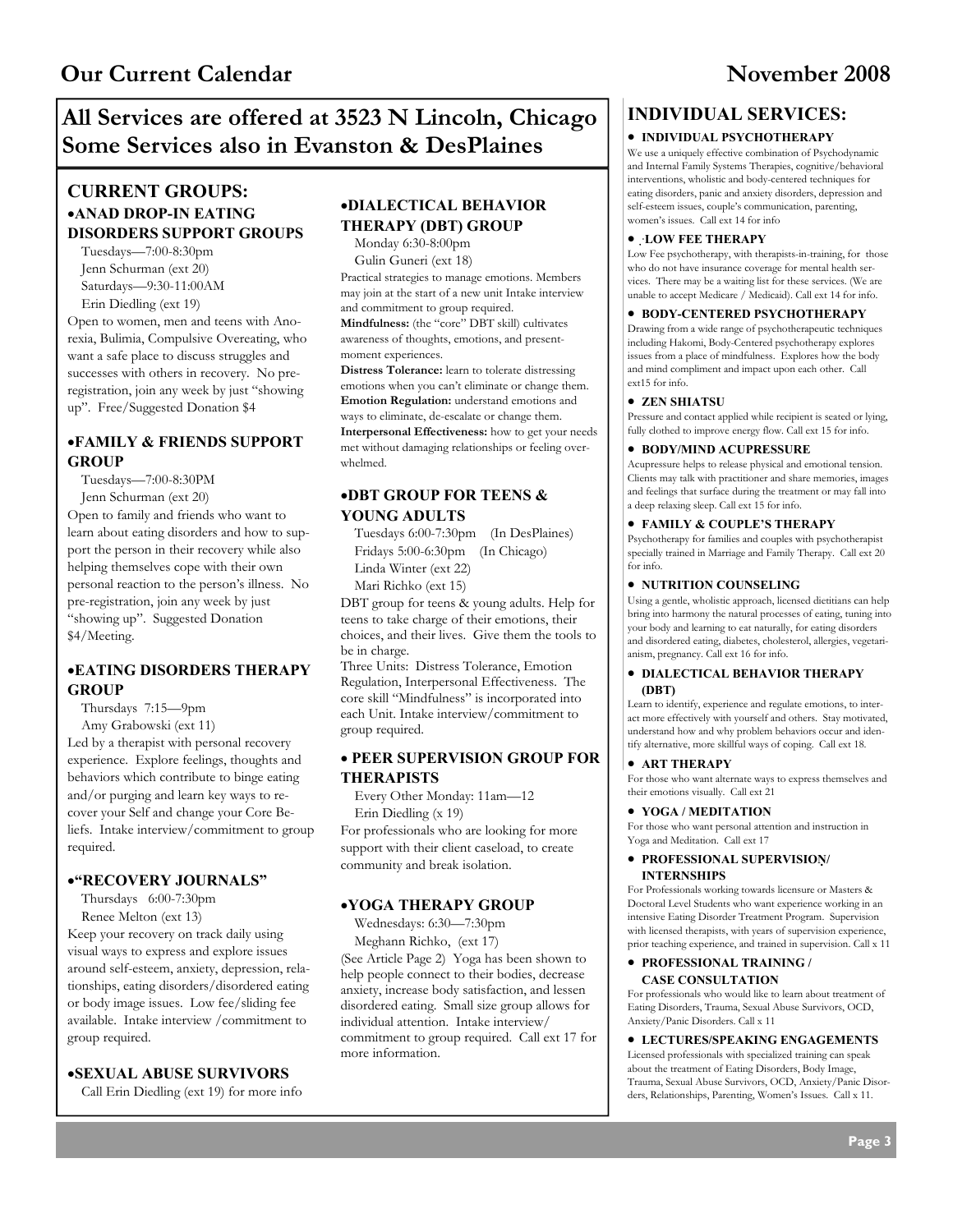# *Why Did I Get an Eating Disorder? Erin Diedling, MEd, LPC*

In my work I've found that often the individual with an eating disorder is the family member born with two innate gifts: brightness, an ability to shine in the way that little girls shine, combined with a fine-tuned interpersonal awareness. The brightness and ability to tune into others (their emotions, their moods, etc.) gets her noticed by her family. In some families, the child's brightness and knowledge allows her to soothe, to attend to family members, to heal. If there has been pain, trauma or suffering in the family, the child may sense it and naturally begin to take it on and carry it for her various family members.

For example, she may become a surrogate spouse to a spurned parent, a high-achieving, able-bodied sibling in a needs-challenged family or a rescuer to an alcoholic parent.

A particularly attuned child may do so at such an unconscious level that it will not be acknowledged to her. She may begin this role as a baby or as a toddler. But there is a cost to the child in the form of her safety and her identity. If the child is tending to the family's safety, who tends to hers?

Over time, the learned flow of the family dynamic may be to funnel their pain, difficulty and suffering to the child. She becomes a lifeline, a lightning rod or a safe-keeper for the family. Family difficulties become processed through the child at varying levels of consciousness. The child becomes this soothing force specifically because she has such a gift to tend to others' pain. Her mere presence can be healing and calming. Parents, grandparents, siblings, etc, may tap into the child's ability to heal the family's pain whether they do so openly or latently.

In turn, a child who can take on such hardship and repair it for the family will be reinforced. She is rewarded for carrying family pain. The role becomes more and more cemented. She takes on the role of safe-keeper that has been requested of her. Soon, she doesn't know another way of being and subsequently her core identity goes into

hiding. Other people's needs and suffering must take precedence over hers. She begins to see her identity as being the one who carries the pain, unmet expectations, joys, sentiments, stories, patterns, and legacies. And she does this with ease – at least for a time.

A child who can keep the family safe is certainly strong enough to keep herself safe yet she no longer knows how to keep herself safe. She may not know how to use her high level of awareness for herself. She is so busy carrying the pain of others that her own safety and needs must hop into the back seat. There is more reinforcement for the child being such a good safe-keeper that soon there is no room left for her. Her core identity must step out of the way in order to receive the next wave of family needs.

Even her body begins to function without her self-awareness because her interpersonal awareness is like a baseball catcher, always on the ready for other people's baseballs. And this, too, can work for a time. Without her awareness in her physical self, she becomes overwhelmed yet has no language to describe her sense of overwhelm. The body begins to protest because it needs her awareness in order to function as a whole. Soon, the body begins to protest when other's needs come before her own protest against the pain that is not her own. The body protests in the form of restriction, bingeing, purging, overexercising, etc. The body attempts to numb out, push out or push down the pain that has taken over. Other people's pain has taken over the places where her identity and self-care should reside. It is the body's selfprotective alarm demanding that she bring her identity and awareness home.

It is amazing to see the hundreds of intelligent, creative, savvy, beautiful and kind women who come through the doors of the Awakening Center. They have so much ability and yet are not allowed to use their talents for themselves. The talents and awareness have been so tied into carrying the needs and suffering of others that little permission is avail-

able to the individual. By the time a client shows up in my office at the Awakening Center, she is often out of touch with the identity she owned before she was the family's safe-keeper. And that is where the therapeutic work begins. We begin to call back her selfawareness in order that she may use it on her own behalf. This may sound redundant, but to the safe-keeper client, this is often awkward and foreign at first.

At the Awakening Center we are not looking to put down the beauty of her ability to heal others. Nor are we looking to invalidate the family that recognized her capability to soothe its pain. We are looking to delicately bring her awareness back so that she may use her healing resources AND her bright identity on her own behalf. An introduction to this sometimes awkward process is to ask her what fascinated her. What brought her joy? What was your favorite place to play? The client will often light up when you ask her what kind of a child she was. Simple enough sounding questions, but there is a wealth of information in those simple questions. Tapping into this sense of beauty is a great way to summon her sense of identity.

Once she learns and possesses her own identity and knows her own needs she can respond to herself. She can respond from her own sense of selfknowledge and centeredness, learn how to keep her own needs for safety, peace, boundaries in sight. From there, she may continue to heal the family, but she'll do so from a sense of choice rather than a sense of requirement. She has permission to return to her bright self, to the awareness that makes her such an amazing safe-keeper. Now, she is her own safe-keeper.

#### **Erin Diedling, MEd, LPC** sees



clients for individual therapy at The Awakening Center and co-leads the Saturday morning ANAD support group and the Peer Supervision Group for Therapists. You can contact

her at (773) 929-6262 ext 19 for more info.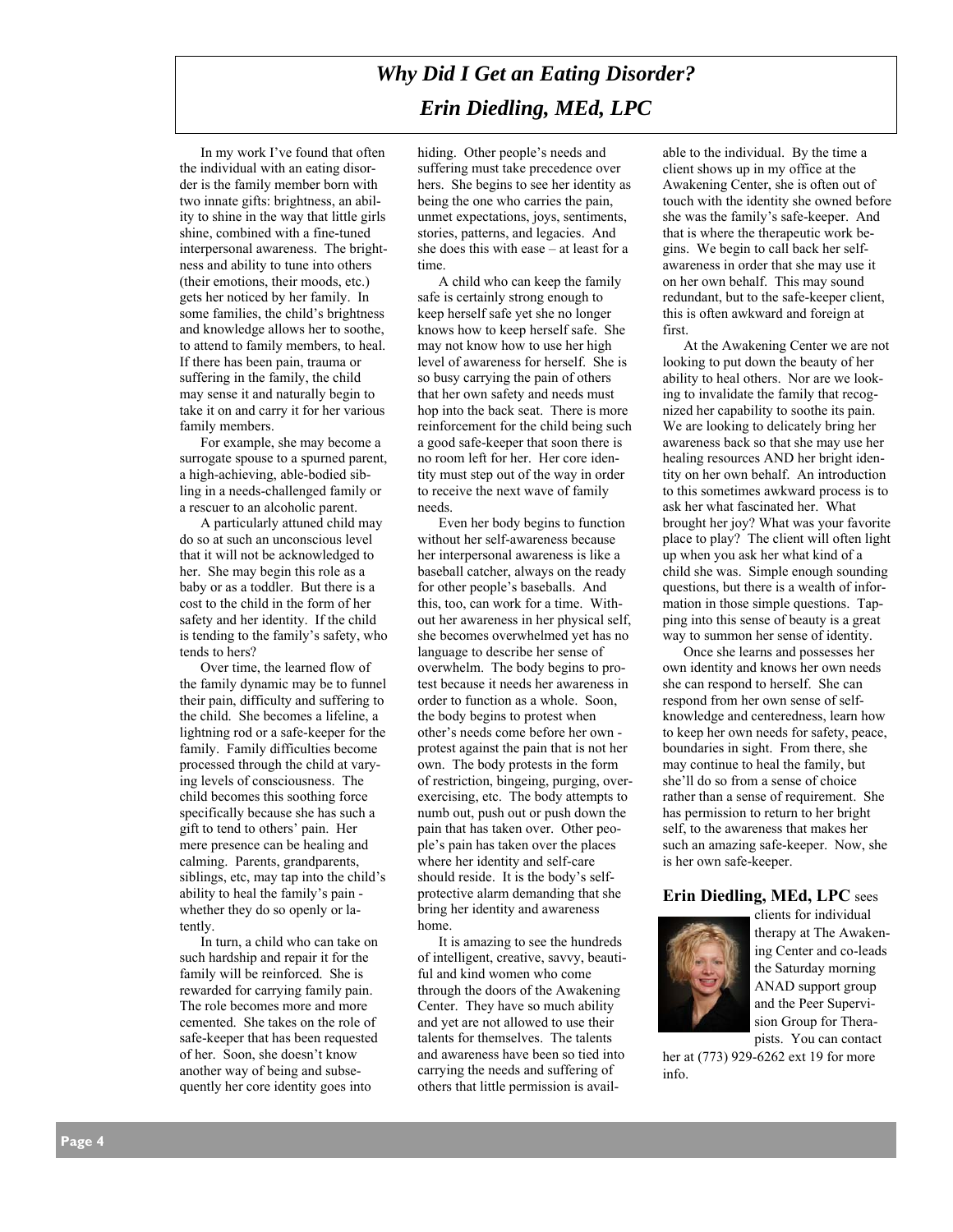# *'Deflating' Your Inner Demons*

With my encouragement, Joni found the courage to tell The Disgusting Uncle that his haranguing made her feel worthless, unlovable and unable to do anything about it. Eventually, with patience he started softening his voice, saying he wanted Joni to be happy and feel good about herself. He was the one who pushed her to grow and move forward in life, to be the best person she could be.

With this, Joni got a look of astonishment on her face. "He's deflating!" she exclaimed.

"What do you mean?" I asked, puzzled – this was a new one on me!

"He's shrinking!"

Joni described how The Disgusting Uncle was slowly deflating like a blow-up costume! She looked and deep inside the folds of the costume was a zipper. Opening the zipper, she was faced with a skinny, frail, old man, with kind eyes, and a sheepish look on his face. She asked him "What happened? What's going on?"

He explained, "You wouldn't listen to me when I looked like this. I had to get big, loud and mean for you to listen to me. Now that you're listening, I don't need it anymore."

We renamed this Part 'Uncle Waldo'. With my guidance, Joni and Uncle Waldo had a long discussion about how their relationship had accomplished exactly the opposite of what each one wanted. Uncle Waldo wanted Joni to listen to him, but because he had been big, loud and mean Joni tuned him out. Because Joni ignored him he screamed even louder. Uncle Waldo ultimately wanted Joni to feel better, but his tirades made her feel worse.

Since they both wanted the same thing for her, Joni and Uncle Waldo decided to work cooperatively together as a team. Joni's half of the bargain was to listen to what Uncle Waldo told her and to take into consideration everything he told her. Because Uncle Waldo felt listened to, he agreed that he would talk softly and gently to Joni. Joni would then heed what Uncle Waldo told her and make changes accordingly in her life. For example, if Joni made a mistake at work, Uncle Waldo would tell Joni in a kind and nurturing way how to learn from the mistake so as to not

*(Continued from page 1)* repeat it. Joni would listen to Uncle Waldo's advice and make changes in her behavior. Joni then felt she had power to make positive changes that made her feel more in control of her own life.

> Another part of the bargain was to remind each other if they should forget and slip into their old roles. If Joni forgot to listen, Uncle Waldo reminded her. Joni told Uncle Waldo he could raise his voice slightly as long as he didn't use demeaning language. If Uncle Waldo slipped and became mean or nasty again, Joni reminded him, "I will listen to you if you talk softly. But if you shout at me, or insult me I won't listen."

> The following weeks Joni was very enthusiastic and worked hard to make this relationship a productive one permanently. When something happened at work, sometimes as a knee-jerk reaction, Uncle Waldo would start to berate her. Joni imagined holding up a stop sign to remind him to talk softly and to describe the situation in more objective terms. They could analyze the situation together, sometimes calling in another Part Joni called The Problem Solver.

> In our therapy sessions Joni realized The Disgusting Uncle had evolved when she was very young, probably in preschool. Her mother, an obsessive housecleaner, was exceedingly anxious and rulebound. The children were not allowed to sit on their beds or the entire bed would have to be stripped and all the sheets rewashed. Clean dishes had to be rewashed *before* being used. Young Joni often woke in the middle of the night to the sound of her mother vacuuming the same room over and over. Nothing Young Joni did seemed to make her mother happy or less anxious. Young Joni internalized the problem saying, "If only I was cleaner, neater, good, I would make mommy happy." Young Joni was unable to see the problem was not hers to solve, but rather her mother's.

Whenever Young Joni made a mistake and broke one of the many rules in the house, her mother

would become anxious and start to clean. This sent Young Joni the message that she was unclean, dirty and smelly. This young Part of Joni took on the burden of being unclean, which Joni incorporated into her Core Belief system, "I am dirty." Young Joni began to reprimand herself at this time, thus beginning the polarized relationship between The Disgusting Uncle and The Dirty Kid.

By helping her to change her relationship with The Disgusting Uncle, to see him as not horrible, Joni was then able to see that she, as a child, was also not dirty. She started viewing herself as a child as "normal"! It's normal for children to sit on their own beds! It's normal to use a clean dish without washing it first! What a relief when she was able to lovingly unburden this child, "You're not dirty. You're fine just as you are."

No longer afraid of Uncle Waldo, Joni's self esteem and confidence grew. It was soon afterwards that she came to session and said, "I had 'an epiphany'." She said she "felt" a voice within that told her she didn't have to hate herself any more. She knew deep inside "I am good enough, it wasn't my fault".

As we changed Joni's relationship with Uncle Waldo, she was able to see how overeating served as a way to keep her body unattractive to avoid intimacy and rejection. As she let go of the burden of uncleanliness, she felt better about her body. Joni began to view her body as something normal and natural – not dirty and disgusting.



She started eating intuitively and her body responded by losing weight, not a lot of weight, but a little. When she stopped therapy,

she was in a close and loving relationship with a man who found her beautiful inside and out.

**Amy Grabowski, MA, LCPC** is the Founder & Director of The Awakening Center. She can be reached at (773) 929-6262 x 11

*Testimonials from readers can be helpful to convince publishers to consider a book. Please send any comments to awakeningcenter@aol.com.*